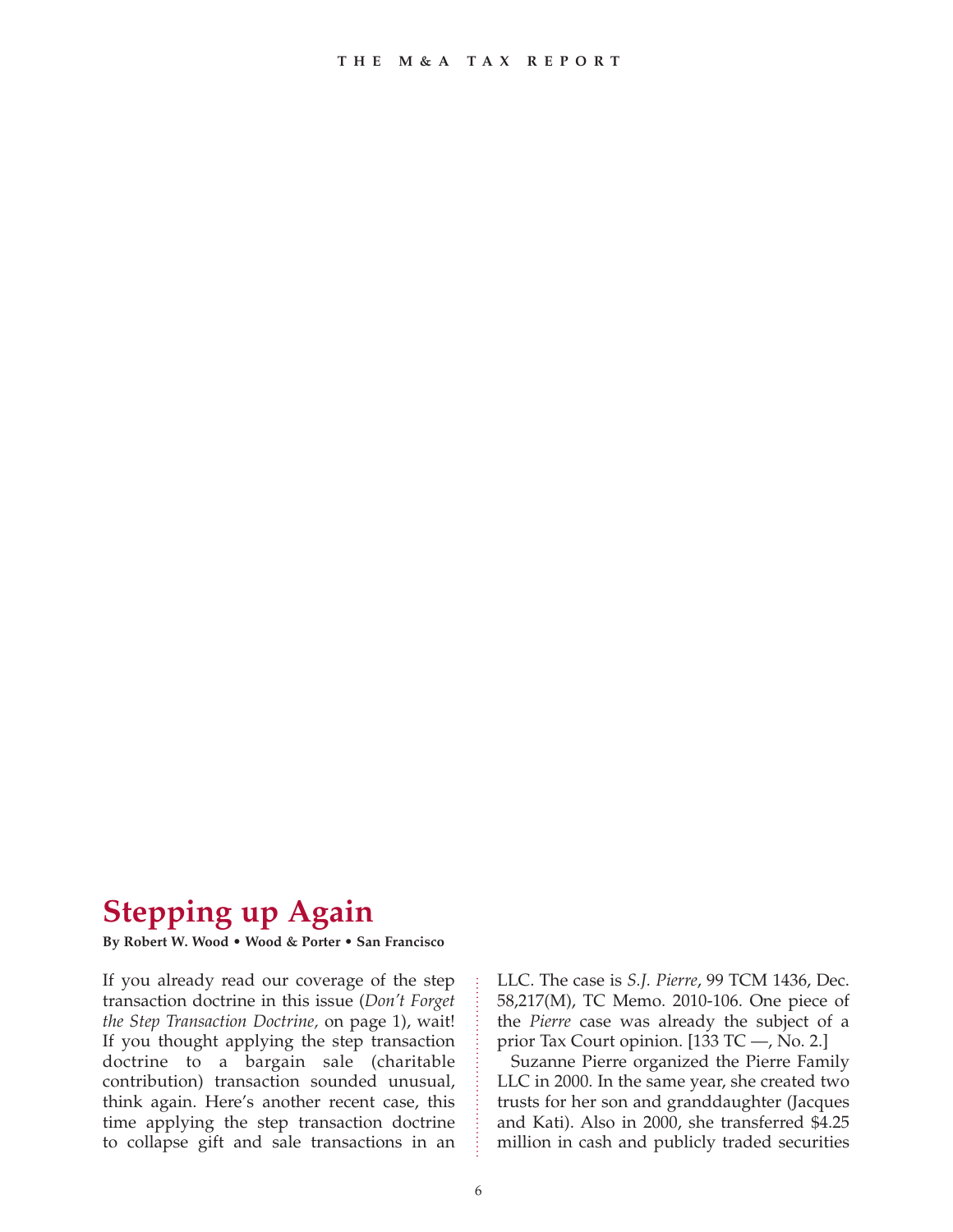to Pierre LLC in exchange for a 100-percent interest in the LLC. Twelve days later, she transferred her interest in Pierre LLC to the two trusts for Jacques and Kati. Suzanne Pierre then transferred (as a gift) a 9.5-percent interest in Pierre LLC to each trust.

Then she sold a 40.5-percent interest in the LLC to each trust in exchange for a promissory note. Each promissory note had a face amount of \$1,092,133. The notes stated a 6.09-percent interest rate, were payable in 10 annual installments, and were secured by the interests in the LLC. The LLC made distributions to the trusts so the trusts could make the annual interest payments. No principal payments were made between 2000 and 2009.

#### **The Gift**

Suzanne Pierre filed a gift tax return for 2000, reporting the gift of the 9.5-percent LLC interest to each trust. By multiplying the 9.5-percent interest by the \$26,965 appraised value of a one-percent nonmanaging interest in Pierre LLC, Suzanne reported the value of the taxable gift to each trust as \$256,168. These values were then discounted significantly for lack of marketability and control.

The result was she paid no gift tax on the transfers after applying the unified credit. The IRS determined that the gifts of the 9.5-percent interests should be valued at \$403,750 each, and assessed a deficiency. Plus, the IRS determined that Pierre had made indirect gifts of 40.5 percent of the assets of the LLC to each trust. This, after all, was one integrated whole.

#### **Stepping Through the Cases**

The Tax Court bifurcated the issues in the case. In the first case  $(133 \text{ TC} -$ , No. 2  $(2009)$ ), the Tax Court held that the transfers had to be valued as transfers of interests in Pierre LLC. For that reason, the Tax Court sustained the applicability of discounts for lack of control and lack of marketability. That was an important case of first impression, since the LLC was treated as a disregarded entity under the check-the-box regulations.

Despite the check-the-box disregarded entity status, the Tax Court rejected the IRS argument that these transfers should be valued as transfers of the proportionate shares of the underlying assets owned by the LLC. This was still an LLC.

## **IRS's Second Try**

In Tax Court a second time, the question was whether the step transaction doctrine should apply to collapse the gift and sale transfers. Collapsing them together would mean this was a transfer of two 50-percent interests in Pierre LLC. Predictably, Mrs. Pierre argued that each of the four transfers of her entire interest in the LLC had an independent business purposes. She listed nontax reasons for establishing the LLC, but no nontax reasons for splitting the gift transfers from the sales transfers.

Equally predictably, the IRS argued that the goal all along was to transfer a 50-percent interest in Pierre LLC to each of the two trusts. Dividing the transfers into four was only to avoid gift tax, the IRS claimed. The Tax Court had to agree.

#### **Nonstatutory Mixing Bowl**

The Tax Court examined the step transaction authorities, but did so by invoking the substanceover-form doctrine. Acknowledging the legal concepts, the Tax Court nevertheless said that the question of whether several transactions should be considered integrated steps of a single transaction is a question of fact, not a question of law. How did the facts here stack up?

The transfers all occurred on the same day. Plus, virtually no time elapsed between them. Mrs. Pierre gave away her entire interest in Pierre LLC within the time it took for four documents to be signed. There was also overall intent. There was evidence she intended to transfer her entire interest to the trust without paying any gift taxes.

In fact—all you advisors out there should gulp when you read this one—one of her advisors recorded the transfers as two gifts of a 50-percent interest in Pierre LLC. The advisor later testified that these records contained inaccuracies including his characterization of the transfers. Despite that falling-on-his-sword explanation, it was a telling "error." The court said it could not easily ignore this contemporaneous description of the transaction. Ouch!

Determining that Mrs. Pierre intended to transfer two 50-percent interests to the trusts, the court noted that she first gifted small interests in the LLC to use a portion of her thenavailable unified credit. The court specifically found that she had primarily tax-motivated reasons for structuring the gift transactions as